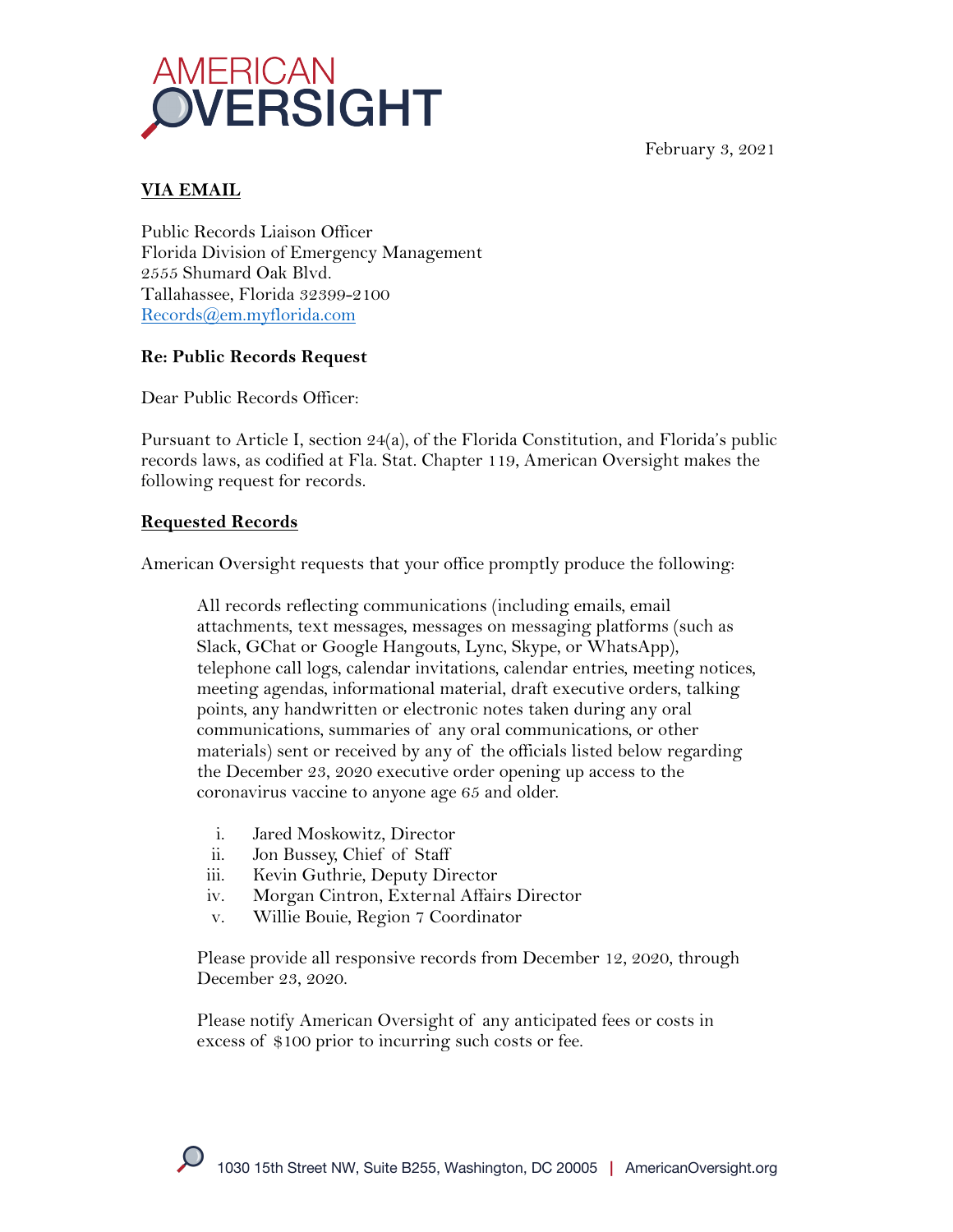American Oversight seeks all responsive records regardless of format, medium, or physical characteristics. In conducting your search, please understand the term "record" in its broadest sense, to include any written, typed, recorded, graphic, printed, or audio material of any kind. We seek records of any kind, including electronic records, audiotapes, videotapes, and photographs, as well as letters, emails, facsimiles, telephone messages, voice mail messages and transcripts, notes, or minutes of any meetings, telephone conversations or discussions. Our request includes any attachments to these records. **No category of material should be omitted from search, collection, and production.**

American Oversight insists that your agency use the most up-to-date technologies to search for responsive information and take steps to ensure that the most complete repositories of information are searched. American Oversight is available to work with you to craft appropriate search terms. **However, custodian searches are still required; your office may not have direct access to files stored in .PST files, outside of network drives, in paper format, or in personal email accounts.**

In the event some portions of the requested records are properly exempt from disclosure, please disclose any reasonably segregable non-exempt portions of the requested records. If it is your position that a document contains non-exempt segments, but that those non-exempt segments are so dispersed throughout the document as to make segregation impossible, please state what portion of the document is non-exempt, and how the material is dispersed throughout the document. If a request is denied in whole, please state specifically that it is not reasonable to segregate portions of the record for release.

Please take appropriate steps to ensure that records responsive to this request are not deleted by your office before the completion of processing for this request. If records potentially responsive to this request are likely to be located on systems where they are subject to potential deletion, including on a scheduled basis, please take steps to prevent that deletion, including, as appropriate, by instituting a litigation hold on those records.

To ensure that this request is properly construed, that searches are conducted in an adequate but efficient manner, and that extraneous costs are not incurred, American Oversight welcomes an opportunity to discuss its request with you before you undertake your search or incur search or duplication costs. By working together at the outset, American Oversight and your agency can decrease the likelihood of costly and time-consuming litigation in the future.

Where possible, please provide responsive material in electronic format by email or in PDF or TIF format on a USB drive. Please send any responsive material being sent by mail to American Oversight, 1030 15th Street NW, Suite B255, Washington, DC 20005. If it will accelerate release of responsive records to American Oversight, please also provide responsive material on a rolling basis.

We understand that your office's capacity may be impacted by the COVID-19 outbreak and response efforts. Should that be the case, we would be happy to discuss potential streamlining or narrowing of our request, reasonable delays in processing this request,